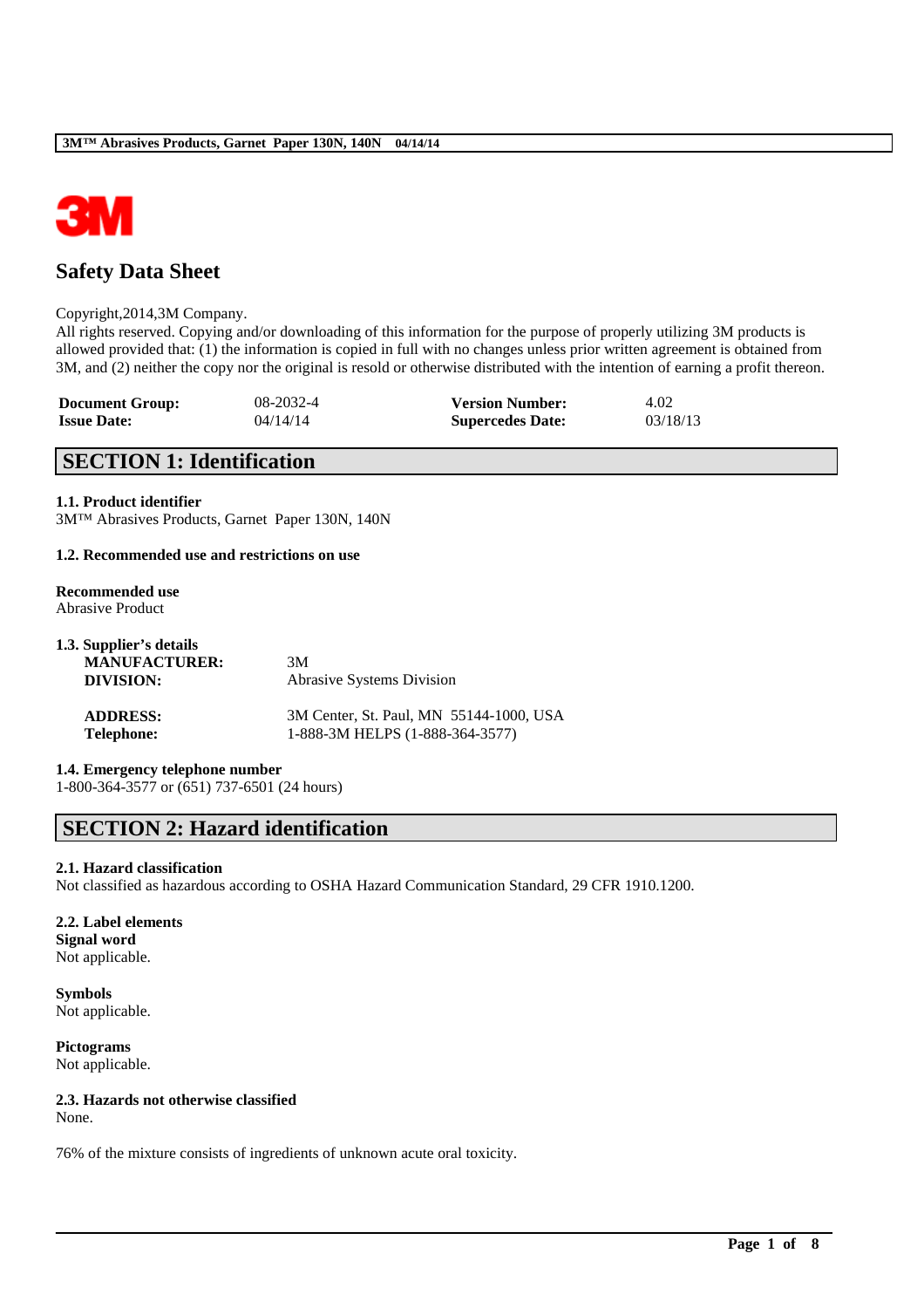# **SECTION 3: Composition/information on ingredients**

| Ingredient            | C.A.S. No.      | $\%$ by Wt |
|-----------------------|-----------------|------------|
| <b>Garnet Mineral</b> | $1302 - 62 - 1$ | $25 - 60$  |
| Filler                | 1317-65-3       | $0 - 10$   |
| <b>Trace Minerals</b> | Mixture         | $0.1 - 3$  |
| <b>Cured Resin</b>    | Mixture         | $5 - 20$   |
| Paper Backing         | Mixture         | $20 - 60$  |

# **SECTION 4: First aid measures**

# **4.1. Description of first aid measures**

### **Inhalation:**

Remove person to fresh air. If you feel unwell, get medical attention.

### **Skin Contact:**

Wash with soap and water. If signs/symptoms develop, get medical attention.

### **Eye Contact:**

Flush with large amounts of water. Remove contact lenses if easy to do. Continue rinsing. If signs/symptoms persist, get medical attention.

### **If Swallowed:**

No need for first aid is anticipated.

# **4.2. Most important symptoms and effects, both acute and delayed**

See Section 11.1. Information on toxicological effects.

# **4.3. Indication of any immediate medical attention and special treatment required**

Not applicable

# **SECTION 5: Fire-fighting measures**

# **5.1. Suitable extinguishing media**

Material will not burn. In case of fire: Use a fire fighting agent suitable for ordinary combustible material such as water or foam to extinguish.

\_\_\_\_\_\_\_\_\_\_\_\_\_\_\_\_\_\_\_\_\_\_\_\_\_\_\_\_\_\_\_\_\_\_\_\_\_\_\_\_\_\_\_\_\_\_\_\_\_\_\_\_\_\_\_\_\_\_\_\_\_\_\_\_\_\_\_\_\_\_\_\_\_\_\_\_\_\_\_\_\_\_\_\_\_\_\_\_\_\_

# **5.2. Special hazards arising from the substance or mixture**

None inherent in this product.

# **Hazardous Decomposition or By-Products**

**Substance Condition**

Carbon monoxide During Combustion Carbon dioxide During Combustion

# **5.3. Special protective actions for fire-fighters**

No unusual fire or explosion hazards are anticipated.

# **SECTION 6: Accidental release measures**

**6.1. Personal precautions, protective equipment and emergency procedures**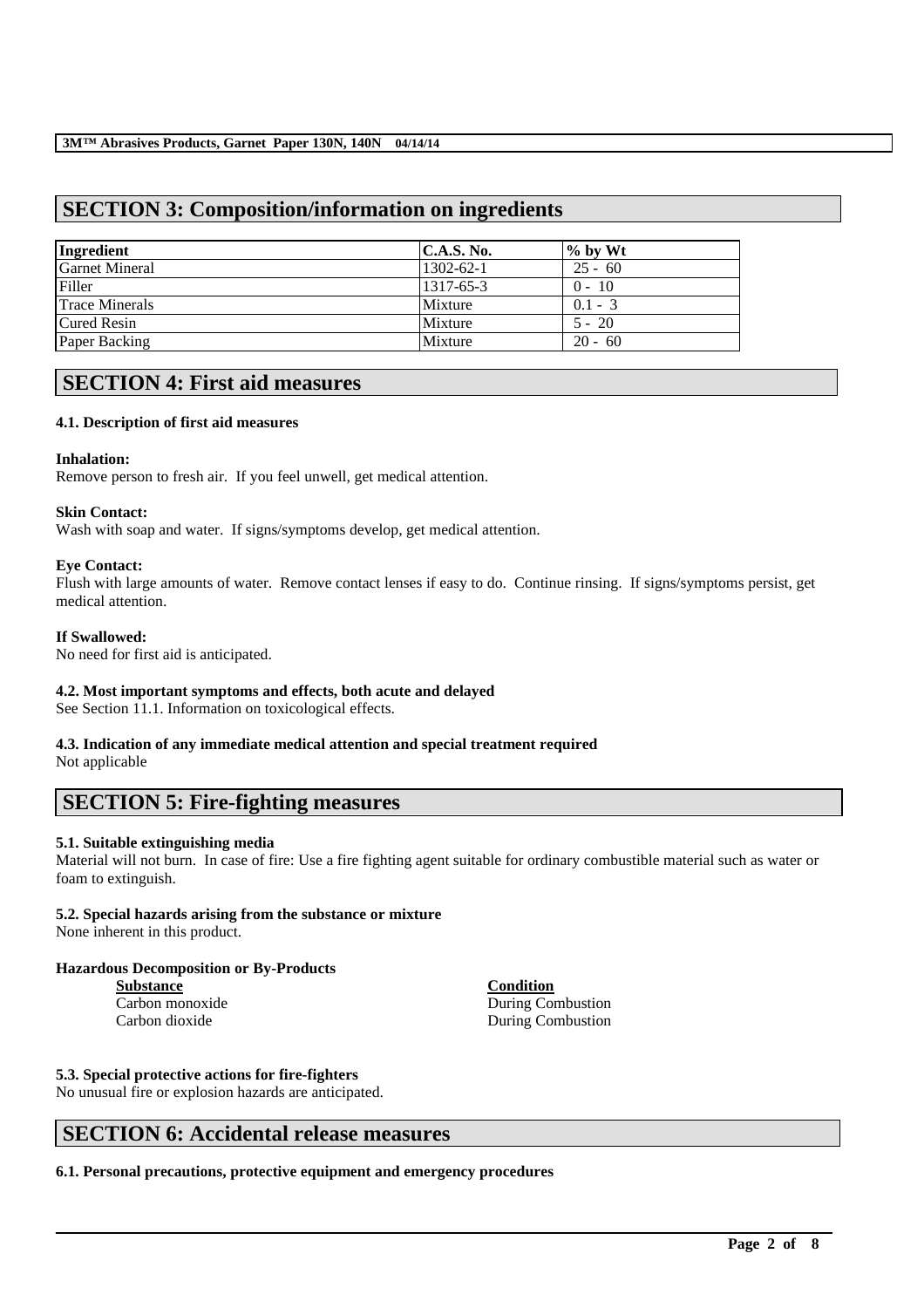Observe precautions from other sections.

#### **6.2. Environmental precautions**

Not applicable.

#### **6.3. Methods and material for containment and cleaning up** Not applicable.

# **SECTION 7: Handling and storage**

# **7.1. Precautions for safe handling**

For industrial or professional use only. Avoid breathing of dust created by sanding, grinding or machining. Combustible dust may form by action of this product on another material (substrate). Dust generated from the substrate during use of this product may be explosive if in sufficient concentration with an ignition source. Dust deposits should not be allowed to accumulate on surfaces because of the potential for secondary explosions.

### **7.2. Conditions for safe storage including any incompatibilities**

No special storage requirements.

# **SECTION 8: Exposure controls/personal protection**

### **8.1. Control parameters**

### **Occupational exposure limits**

| Ingredient | <b>C.A.S. No.</b> | <b>Agency</b> | Limit type                                                  | Additional Comments |
|------------|-------------------|---------------|-------------------------------------------------------------|---------------------|
| Filler     | 1317-65-3         | US Dept of    | $\text{TWA}$ (as total dust):15                             |                     |
|            |                   |               | $\text{Labor} - \text{OSHA}$ $\text{mg/m3;TWA}$ (respirable |                     |
|            |                   |               | fraction: $5 \text{ mg/m}$                                  |                     |

Amer Conf of Gov. Indust. Hyg. : American Conference of Governmental Industrial Hygienists

American Indust. Hygiene Assoc : American Industrial Hygiene Association

Chemical Manufacturer Rec Guid : Chemical Manufacturer's Recommended Guidelines

US Dept of Labor - OSHA : United States Department of Labor - Occupational Safety and Health Administration

TWA: Time-Weighted-Average

STEL: Short Term Exposure Limit

CEIL: Ceiling

### **8.2. Exposure controls**

### **8.2.1. Engineering controls**

Provide appropriate local exhaust ventilation for sanding, grinding or machining. Use general dilution ventilation and/or local exhaust ventilation to control airborne exposures to below relevant Exposure Limits and/or control

dust/fume/gas/mist/vapors/spray. If ventilation is not adequate, use respiratory protection equipment. Provide local exhaust at process emission sources to control exposure near the source and to prevent the escape of dust into the work area. Ensure that dust-handling systems (such as exhaust ducts, dust collectors, vessels, and processing equipment) are designed in a manner to prevent the escape of dust into the work area (i.e., there is no leakage from the equipment).

# **8.2.2. Personal protective equipment (PPE)**

### **Eye/face protection**

To minimize the risk of injury to face and eyes, always wear eye and face protection when working at sanding or grinding operations or when near such operations. Select and use eye/face protection to prevent contact based on the results of an exposure assessment. The following eye/face protection(s) are recommended: Safety Glasses with side shields

\_\_\_\_\_\_\_\_\_\_\_\_\_\_\_\_\_\_\_\_\_\_\_\_\_\_\_\_\_\_\_\_\_\_\_\_\_\_\_\_\_\_\_\_\_\_\_\_\_\_\_\_\_\_\_\_\_\_\_\_\_\_\_\_\_\_\_\_\_\_\_\_\_\_\_\_\_\_\_\_\_\_\_\_\_\_\_\_\_\_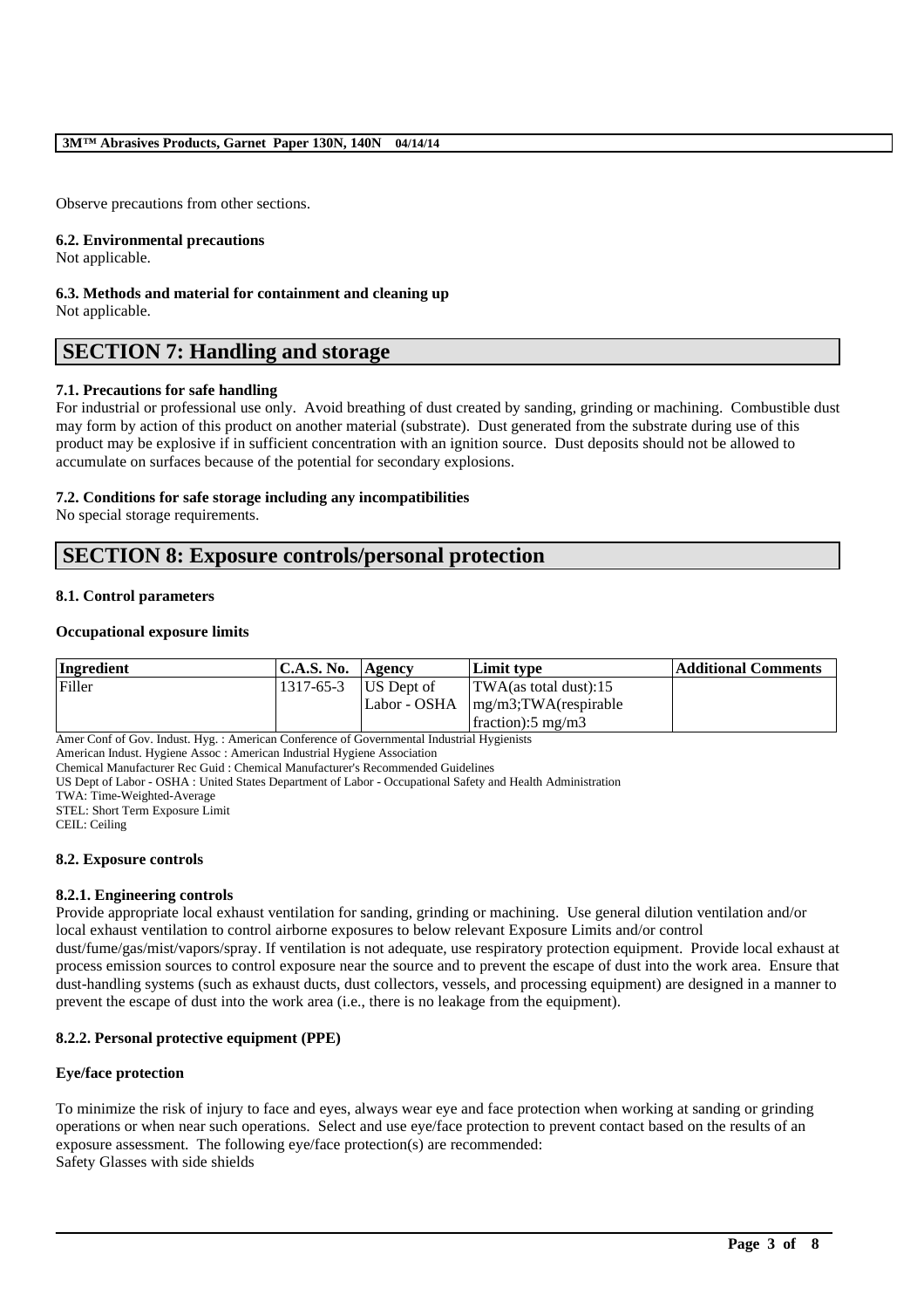### **Skin/hand protection**

Wear appropriate gloves to minimize risk of injury to skin from contact with dust or physical abrasion from grinding or sanding.

### **Respiratory protection**

Assess exposure concentrations of all materials involved in the work process. Consider material being abraded when determining the appropriate respiratory protection. Select and use appropriate respirators to prevent inhalation overexposure. An exposure assessment may be needed to decide if a respirator is required. If a respirator is needed, use respirators as part of a full respiratory protection program. Based on the results of the exposure assessment, select from the following respirator type(s) to reduce inhalation exposure:

Half facepiece or full facepiece air-purifying respirator suitable for particulates

For questions about suitability for a specific application, consult with your respirator manufacturer.

# **SECTION 9: Physical and chemical properties**

### **9.1. Information on basic physical and chemical properties**

| <b>General Physical Form:</b>                                | Solid                                                     |  |  |  |  |  |
|--------------------------------------------------------------|-----------------------------------------------------------|--|--|--|--|--|
|                                                              |                                                           |  |  |  |  |  |
| Odor, Color, Grade:<br><b>Odor threshold</b>                 | Odorless Reddish-Colored Abrasive Paper<br>Not Applicable |  |  |  |  |  |
|                                                              | Not Applicable                                            |  |  |  |  |  |
| pН<br><b>Melting point</b>                                   | Not Applicable                                            |  |  |  |  |  |
| <b>Boiling Point</b>                                         | Not Applicable                                            |  |  |  |  |  |
| <b>Flash Point</b>                                           | Not Applicable                                            |  |  |  |  |  |
|                                                              | Not Applicable                                            |  |  |  |  |  |
| <b>Evaporation rate</b>                                      | Not Classified                                            |  |  |  |  |  |
| Flammability (solid, gas)                                    | Not Applicable                                            |  |  |  |  |  |
| <b>Flammable Limits(LEL)</b><br><b>Flammable Limits(UEL)</b> | Not Applicable                                            |  |  |  |  |  |
| <b>Vapor Pressure</b>                                        | Not Applicable                                            |  |  |  |  |  |
|                                                              |                                                           |  |  |  |  |  |
| <b>Vapor Density</b>                                         | Not Applicable                                            |  |  |  |  |  |
|                                                              |                                                           |  |  |  |  |  |
| <b>Specific Gravity</b>                                      | Not Applicable                                            |  |  |  |  |  |
| <b>Solubility In Water</b>                                   | Not Applicable                                            |  |  |  |  |  |
| Solubility- non-water                                        | Not Applicable                                            |  |  |  |  |  |
| Partition coefficient: n-octanol/water                       | Not Applicable                                            |  |  |  |  |  |
| <b>Autoignition temperature</b>                              | Not Applicable                                            |  |  |  |  |  |
| <b>Decomposition temperature</b>                             | Not Applicable                                            |  |  |  |  |  |
| <b>Viscosity</b>                                             | Not Applicable                                            |  |  |  |  |  |
| <b>Volatile Organic Compounds</b>                            | Not Applicable                                            |  |  |  |  |  |
| <b>Percent volatile</b>                                      | Not Applicable                                            |  |  |  |  |  |
| <b>VOC Less H2O &amp; Exempt Solvents</b>                    | Not Applicable                                            |  |  |  |  |  |
|                                                              |                                                           |  |  |  |  |  |

\_\_\_\_\_\_\_\_\_\_\_\_\_\_\_\_\_\_\_\_\_\_\_\_\_\_\_\_\_\_\_\_\_\_\_\_\_\_\_\_\_\_\_\_\_\_\_\_\_\_\_\_\_\_\_\_\_\_\_\_\_\_\_\_\_\_\_\_\_\_\_\_\_\_\_\_\_\_\_\_\_\_\_\_\_\_\_\_\_\_

# **SECTION 10: Stability and reactivity**

### **10.1. Reactivity**

This material is considered to be non reactive under normal use conditions.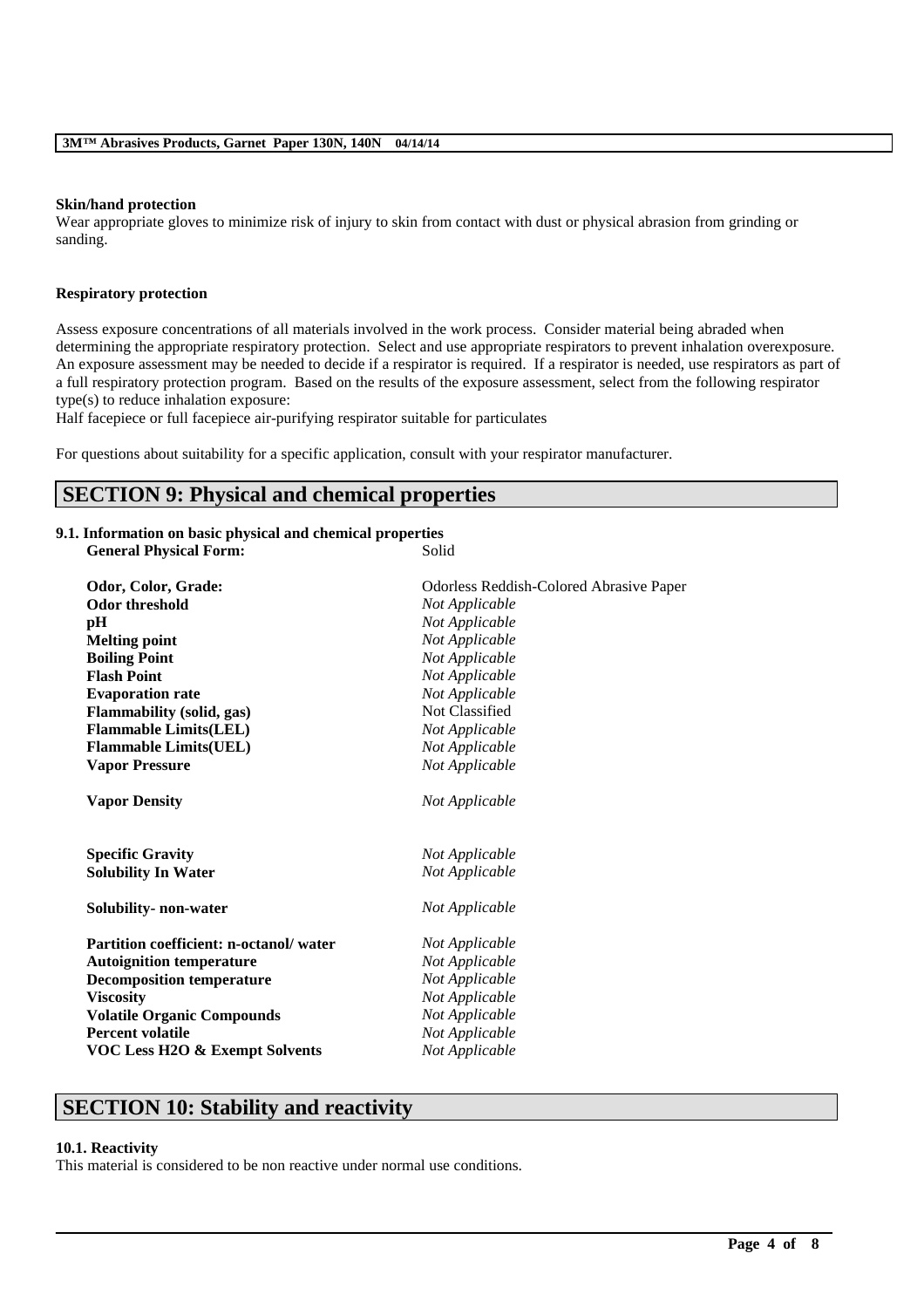**10.2. Chemical stability** Stable.

# **10.3. Possibility of hazardous reactions**

Hazardous polymerization will not occur.

### **10.4. Conditions to avoid** None known.

#### **10.5. Incompatible materials** None known.

# **10.6. Hazardous decomposition products Substance Condition**

None known.

Refer to section 5.2 for hazardous decomposition products during combustion.

# **SECTION 11: Toxicological information**

**The information below may not be consistent with the material classification in Section 2 if specific ingredient classifications are mandated by a competent authority. In addition, toxicological data on ingredients may not be reflected in the material classification and/or the signs and symptoms of exposure, because an ingredient may be present below the threshold for labeling, an ingredient may not be available for exposure, or the data may not be relevant to the material as a whole.**

### **11.1. Information on Toxicological effects**

**Signs and Symptoms of Exposure**

# **Based on test data and/or information on the components, this material may produce the following health effects:**

### **Inhalation:**

Dust from grinding, sanding or machining may cause irritation of the respiratory system. Signs/symptoms may include cough, sneezing, nasal discharge, headache, hoarseness, and nose and throat pain.

### **Skin Contact:**

Mechanical Skin irritation: Signs/symptoms may include abrasion, redness, pain, and itching.

# **Eye Contact:**

Mechanical eye irritation: Signs/symptoms may include pain, redness, tearing and corneal abrasion.

Dust created by grinding, sanding, or machining may cause eye irritation. Signs/symptoms may include redness, swelling, pain, tearing, and blurred or hazy vision.

### **Ingestion:**

No health effects are expected.

## **Additional Information:**

This document covers only the 3M product. For complete assessment, when determining the degree of hazard, the material being abraded must also be considered.

\_\_\_\_\_\_\_\_\_\_\_\_\_\_\_\_\_\_\_\_\_\_\_\_\_\_\_\_\_\_\_\_\_\_\_\_\_\_\_\_\_\_\_\_\_\_\_\_\_\_\_\_\_\_\_\_\_\_\_\_\_\_\_\_\_\_\_\_\_\_\_\_\_\_\_\_\_\_\_\_\_\_\_\_\_\_\_\_\_\_

# **Toxicological Data**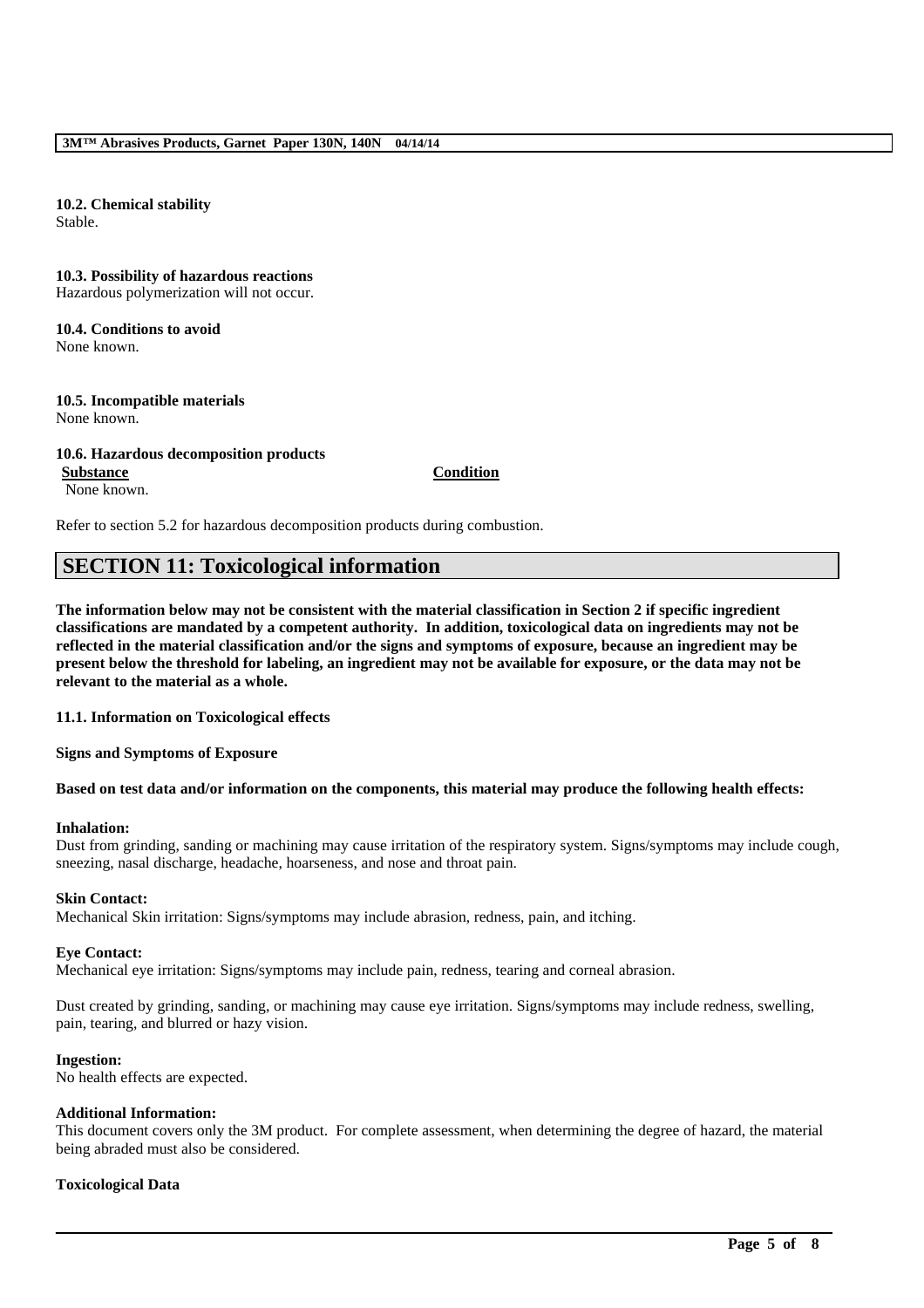## **3M™ Abrasives Products, Garnet Paper 130N, 140N 04/14/14**

If a component is disclosed in section 3 but does not appear in a table below, either no data are available for that endpoint or the data are not sufficient for classification.

## **Acute Toxicity**

| <b>Name</b>     | Route       | <b>Species</b> | <b>Value</b>                                      |
|-----------------|-------------|----------------|---------------------------------------------------|
| Overall product | Ingestion   |                | No data available; calculated $ATE > 5,000$ mg/kg |
| Filler          | Dermal      | Rat            | $LD50 > 2,000$ mg/kg                              |
| Filler          | Inhalation- | Rat            | $LC50$ 3.0 mg/l                                   |
|                 | Dust/Mist   |                |                                                   |
|                 | (4 hours)   |                |                                                   |
| Filler          | Ingestion   | Rat            | LD50 $6,450$ mg/kg                                |

 $\overline{ATE}$  = acute toxicity estimate

#### **Skin Corrosion/Irritation**

| $\cdot$<br>Name | <b>Species</b> | Value                                     |
|-----------------|----------------|-------------------------------------------|
| Filler          | Rabbit         | No<br><b>S12011</b><br>ificant irritation |

### **Serious Eye Damage/Irritation**

| $\ddot{\phantom{1}}$<br><b>Name</b> | $\sim$<br><b>Species</b> | Value                                        |
|-------------------------------------|--------------------------|----------------------------------------------|
| Filler                              | . .<br>Rabbit            | $\sim$<br>No<br>: irritation<br><b>S1201</b> |

#### **Skin Sensitization**

| Name | <b>Species</b> | √alue |
|------|----------------|-------|
|      |                |       |

# **Respiratory Sensitization**

| Name | <b>Species</b> | - -<br>⁄ alue |
|------|----------------|---------------|
|      |                |               |

# **Germ Cell Mutagenicity**

| <b>Name</b> | $\sim$<br>Route | $\cdot$ $\cdot$<br>√alue |
|-------------|-----------------|--------------------------|
|             |                 |                          |

| $\sim$<br>$\sim$ $\sim$ $\sim$ $\sim$<br>$\sim$ $\sim$ $\sim$ $\sim$ $\sim$ $\sim$ $\sim$<br>$   -$ |       |               |                |
|-----------------------------------------------------------------------------------------------------|-------|---------------|----------------|
| Name                                                                                                | Route | Species<br>v. | $-1$<br>⁄ alue |
|                                                                                                     |       |               |                |

## **Reproductive Toxicity**

## **Reproductive and/or Developmental Effects**

| Name   | Route     | Value                    | <b>Species</b> | <b>Test Result</b>     | <b>Exposure</b><br><b>Duration</b>   |
|--------|-----------|--------------------------|----------------|------------------------|--------------------------------------|
| Filler | Ingestion | Not toxic to development | Rat            | NOAEL 625<br>mg/kg/day | premating $&$<br>during<br>gestation |

# **Target Organ(s)**

## **Specific Target Organ Toxicity - single exposure**

| Name   | Route      | Target Organ(s)    | Value                 | <b>Species</b> | <b>Test Result</b>                    | Exposure<br><b>Duration</b> |
|--------|------------|--------------------|-----------------------|----------------|---------------------------------------|-----------------------------|
| Filler | Inhalation | respiratory system | All data are negative | Rat            | <b>NOAEL</b><br>$0.812 \text{ m}$ g/i | 90 minutes                  |

# **Specific Target Organ Toxicity - repeated exposure**

| <b>Name</b> | Route      | Target Organ(s)    | Value                                                                              | <b>Species</b> | <b>Test Result</b>            | Exposure                 |
|-------------|------------|--------------------|------------------------------------------------------------------------------------|----------------|-------------------------------|--------------------------|
|             |            |                    |                                                                                    |                |                               | <b>Duration</b>          |
| Filler      | Inhalation | respiratory system | Some positive data exist, but the<br>data are not sufficient for<br>classification | Human          | <b>NOAEL Not</b><br>available | occupational<br>exposure |

\_\_\_\_\_\_\_\_\_\_\_\_\_\_\_\_\_\_\_\_\_\_\_\_\_\_\_\_\_\_\_\_\_\_\_\_\_\_\_\_\_\_\_\_\_\_\_\_\_\_\_\_\_\_\_\_\_\_\_\_\_\_\_\_\_\_\_\_\_\_\_\_\_\_\_\_\_\_\_\_\_\_\_\_\_\_\_\_\_\_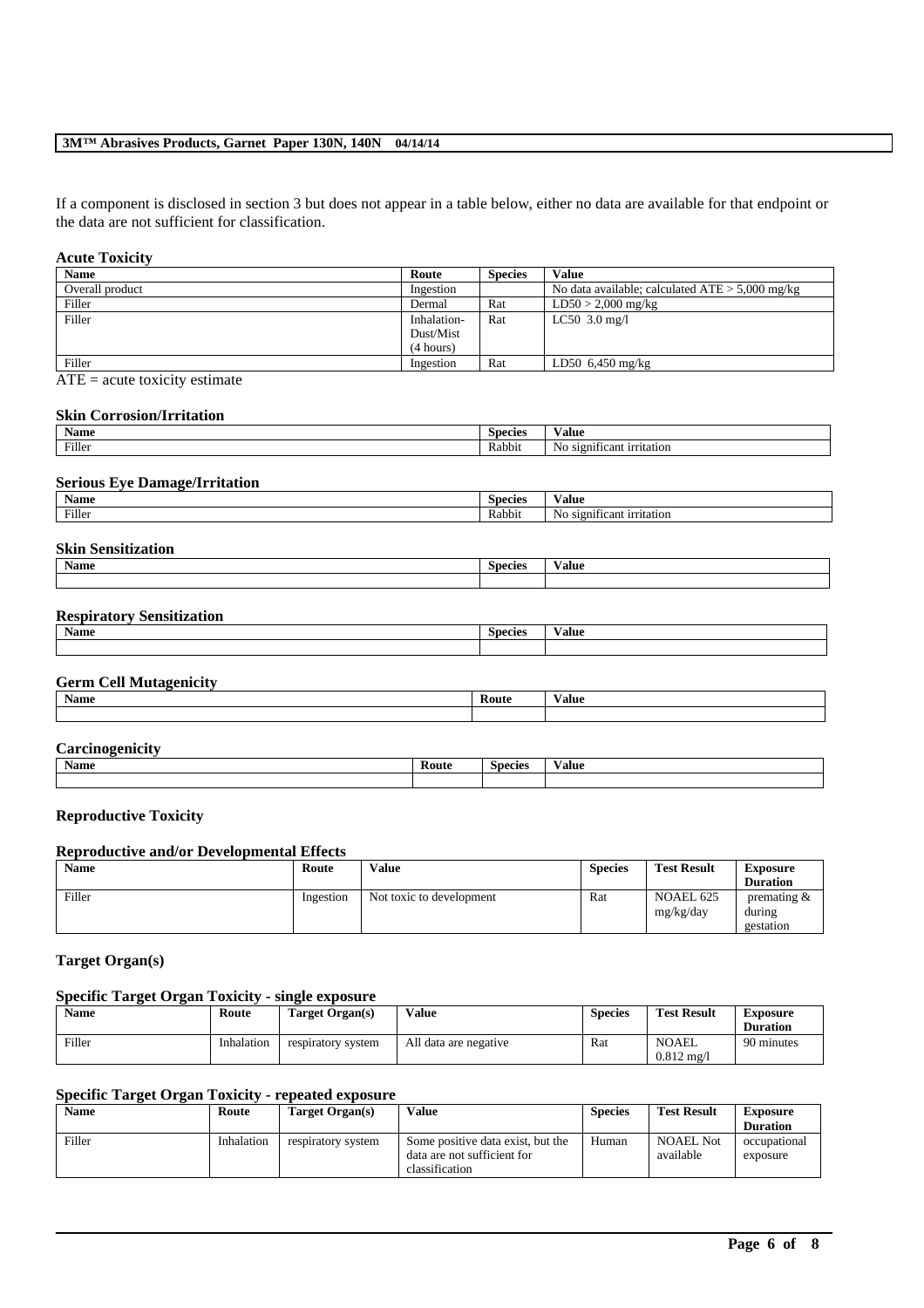#### **Aspiration Hazard**

| <b>Name</b> | Value |
|-------------|-------|
|             |       |
|             |       |

**Please contact the address or phone number listed on the first page of the SDS for additional toxicological information on this material and/or its components.**

# **SECTION 12: Ecological information**

# **Ecotoxicological information**

Please contact the address or phone number listed on the first page of the SDS for additional ecotoxicological information on this material and/or its components.

### **Chemical fate information**

Please contact the address or phone number listed on the first page of the SDS for additional chemical fate information on this material and/or its components.

# **SECTION 13: Disposal considerations**

### **13.1. Disposal methods**

Dispose of contents/ container in accordance with the local/regional/national/international regulations.

Prior to disposal, consult all applicable authorities and regulations to insure proper classification. The substrate that was abraded must be considered as a factor in the disposal method for this product. Dispose of waste product in a permitted industrial waste facility. As a disposal alternative, incinerate in a permitted waste incineration facility. Proper destruction may require the use of additional fuel during incineration processes. If no other disposal options are available, waste product may be placed in a landfill properly designed for industrial waste.

# **EPA Hazardous Waste Number (RCRA):** Not regulated

# **SECTION 14: Transport Information**

Not regulated per U.S. DOT, IATA or IMO.

*These transportation classifications are provided as a customer service. As the shipper YOU remain responsible for complying with all applicable laws and regulations, including proper transportation classification and packaging. 3M transportation classifications are based on product formulation, packaging, 3M policies and 3M understanding of applicable current regulations. 3M does not guarantee the accuracy of this classification information. This information applies only to transportation classification and not the packaging, labeling, or marking requirements. The original 3M package is certified for U.S. ground shipment only. If you are shipping by air or ocean, the package may not meet applicable regulatory requirements.* 

# **SECTION 15: Regulatory information**

# **15.1. US Federal Regulations**

Contact 3M for more information.

# **311/312 Hazard Categories:**

Fire Hazard - No Pressure Hazard - No Reactivity Hazard - No Immediate Hazard - No Delayed Hazard - No

\_\_\_\_\_\_\_\_\_\_\_\_\_\_\_\_\_\_\_\_\_\_\_\_\_\_\_\_\_\_\_\_\_\_\_\_\_\_\_\_\_\_\_\_\_\_\_\_\_\_\_\_\_\_\_\_\_\_\_\_\_\_\_\_\_\_\_\_\_\_\_\_\_\_\_\_\_\_\_\_\_\_\_\_\_\_\_\_\_\_